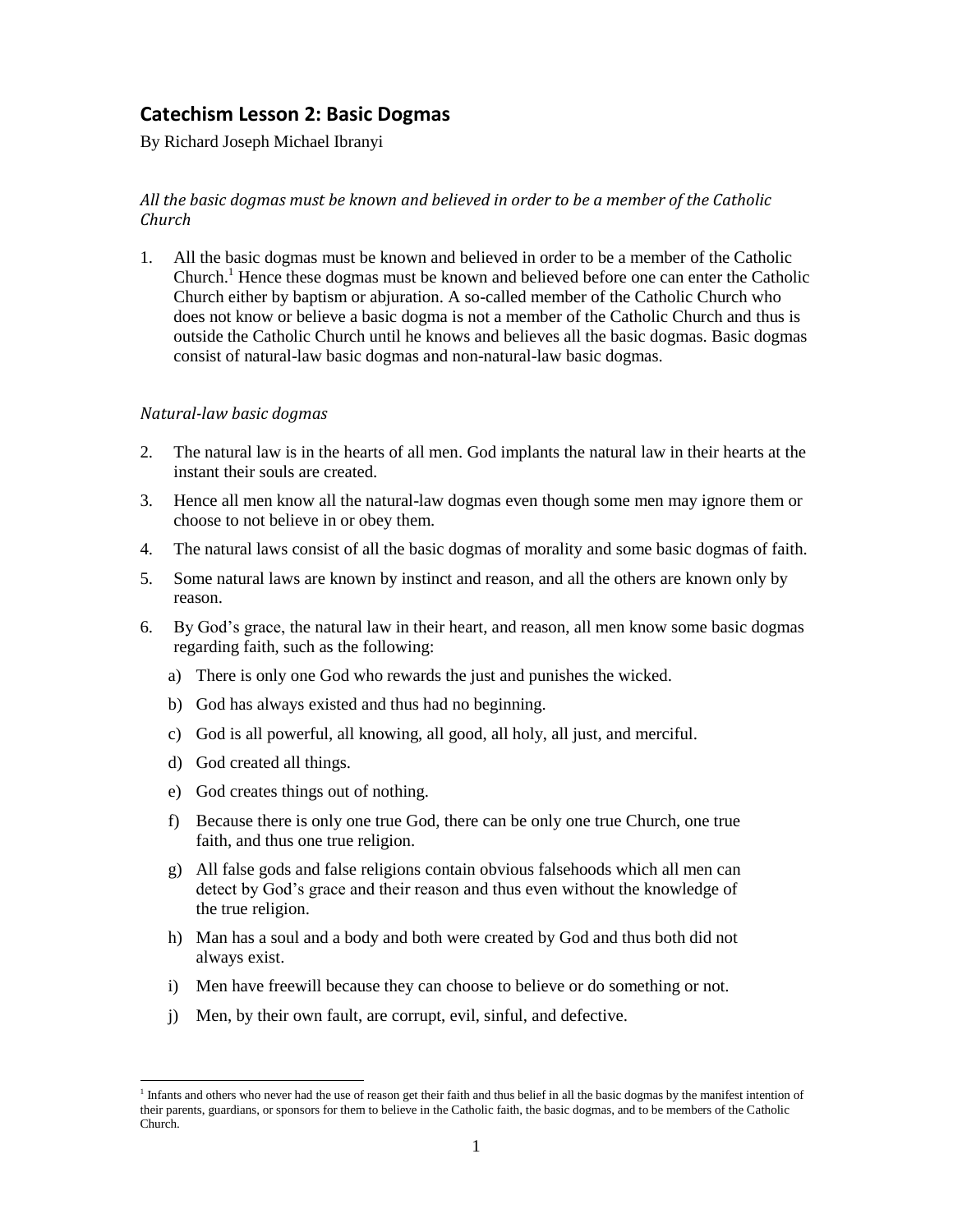- k) There are evil men and good men. Evil men who die go to an evil place, and good men who die go to a good place.
- l) Men know that there are things they cannot discover by the natural law and thus must be learned from external sources.
- m) Men know that there are some things they can never understand by human reason.
- n) Men know that there are some things that are impossible for them to even know.
- 7. By the natural law in their heart, all men know all the basic dogmas of morals. What follows is a list of a few, all of which can be known by reason and instinct:
	- a) Murder is evil.
	- b) Adultery is evil.
	- c) Homosexuality, bestiality, and transgenderism are evil.
	- d) Abortion is evil.
	- e) Stealing is evil.
	- f) Lying is evil.
	- g) Obedience must be given to lawful superiors. Hence wives must obey their husbands; children must obey their parents; citizens must obey their civil authorities; workers must obey their bosses; students must obey their teachers; soldiers must obey their military superiors; sports players must obey their coaches, etc.
	- h) Obedience is not due to superiors when they command something sinful.
	- i) Love and care for one's own family is good.
	- j) Helping the poor and sick is good.
	- k) Judging, denouncing, and punishing evildoers and other lawbreakers are good things.

## *Non-natural-law basic dogmas*

- 8. Non-natural-law dogmas can only be known from an external source, such as by hearing or reading about them. What follows are *all* the non-natural- law basic dogmas:
- 9. The dogmas in the Apostles' Creed, which state that "I believe in God the Father almighty and in Jesus Christ his only Son our Lord, who was conceived by the Holy Spirit, born of the Virgin Mary, suffered under Pontius Pilate, was crucified, died, and was buried. He descended into hell; the third day he rose from the dead; he ascended into heaven, and sitteth at the right hand of God the Father almighty; from thence he shall come to judge the living and the dead. I believe in the Holy Spirit, the holy Catholic Church, the communion of saints, the forgiveness of sins, the resurrection of the body, and life everlasting. Amen."
- 10. The dogma of the Most Holy Trinity, which states that there is one God in three Divine Persons: God the Father, God the Son, and God the Holy Spirit. Even though each of the three Divine Persons is God, there is only one God. As God, each Divine Person is uncreated, unmade, and eternal and thus always existed and will always exist. (Just remember 3 in 1: 3 Divine Persons in 1 God.)